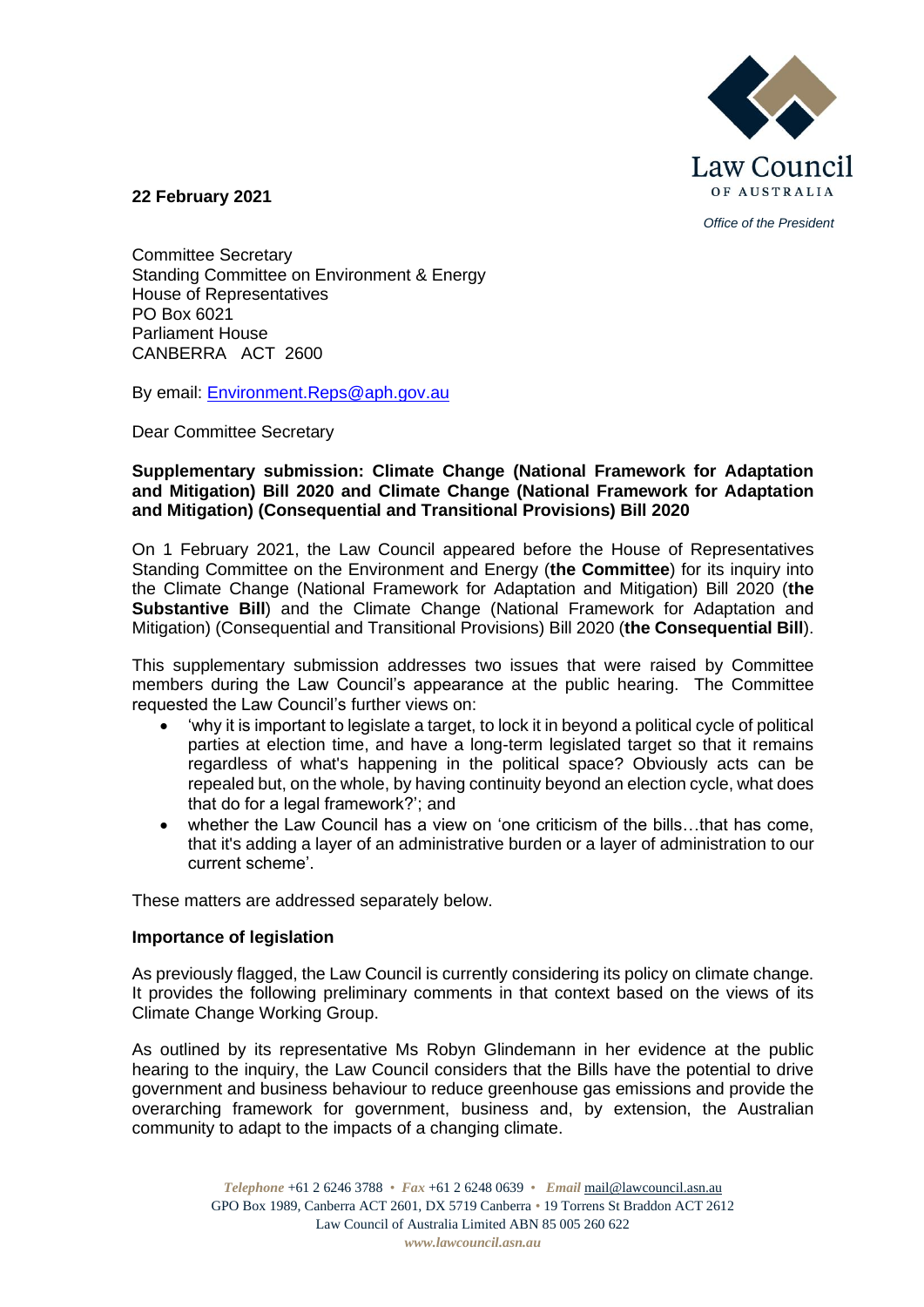In that context, a legislated target would provide certainty to policy makers about the guiding policy goal and timing. This will be essential when developing emissions reduction and adaptation plans and assessing the relative merits of different policy options. This assessment is an essential part of the law-making process. For the business and community sectors, a legislated target would provide certainty about the long-term policy framework and reduce legal and regulatory risks.<sup>1</sup>

A legislated target can establish the necessary architecture to achieve common solutions. While the Law Council considers that laws should not always be the first, or only, mechanism to address complex social and economic issues, they can provide clarity, certainty and clear performance measures regarding objectives, roles and responsibilities. They can also establish long-term consensus across the community regarding important norms and objectives – for example, the *Racial Discrimination Act* 1975 (Cth) would have had less traction and reach across successive generations as a federal Racial Discrimination Policy.

For all stakeholders, a legislated target will enhance transparency about current policies and the possibility of change. Where policies remain in place only as long as the prevailing government, and have less public visibility, there is ongoing uncertainty amongst the business and community sectors. Legislation which has a unifying objective, and is backed by strong support across multiple sectors, may help to overcome such uncertainty.

One issue recently raised with the Law Council by its membership is that the Bill allows the target day (as defined in clause 22(2)) to be changed by the Minister after advice is given. This may have the potential to undermine the value of setting a target day in the first place, resulting in substantial ongoing lobbying to bring it forward. As such, it may reduce certainty and transparency about how when or how this will occur, with business and policymakers being required to factor in the consequential risks into their decision-making. One option may be to amend the Bill to only enable the target day to only be amended by legislation, rather than by legislative instrument.

On the other hand, the Law Council has also previously recognised that a key intention of the Bill is to enable the Executive, in response to the advice given by the Climate Change Commission, to retain some level of control over whether the Target of net zero emissions (set out in clause 22(1)) will be met earlier and how, meaning that flexibility is retained in addressing any resulting social, economic and environmental issues and concerns. Parliament may wish to decide how best to strike the balance between achieving sufficient certainty and affording some flexibility, and the kind of legislation which is most appropriate in this regard.

As noted by Ms Glindemann in her evidence, the Law Council considers that if the Australian Government does move to enshrining an emissions target in legislation, as other governments have done, then it is also critically important to enshrine in legislation the mechanism to achieve that target, as the Bill does. The national adaptation plans and emissions reduction plans which the Minister is required to periodically prepare and/or set under Parts 3 and 5 of the Bill would set out the pathway to achieving emissions reduction, as well as providing a comprehensive structure for adaptation to those climate changes which are already 'locked in.' They also provide the framework for the development of

<sup>1</sup> In this regard, the Law Council notes the Business Council of Australia supports a national goal of net-zero emissions by 2050 "to provide direction and drive investment in new technologies that will be critical to achieving this goal": Business Council of Australia, '2021 policy platform' <https://www.bca.com.au/>.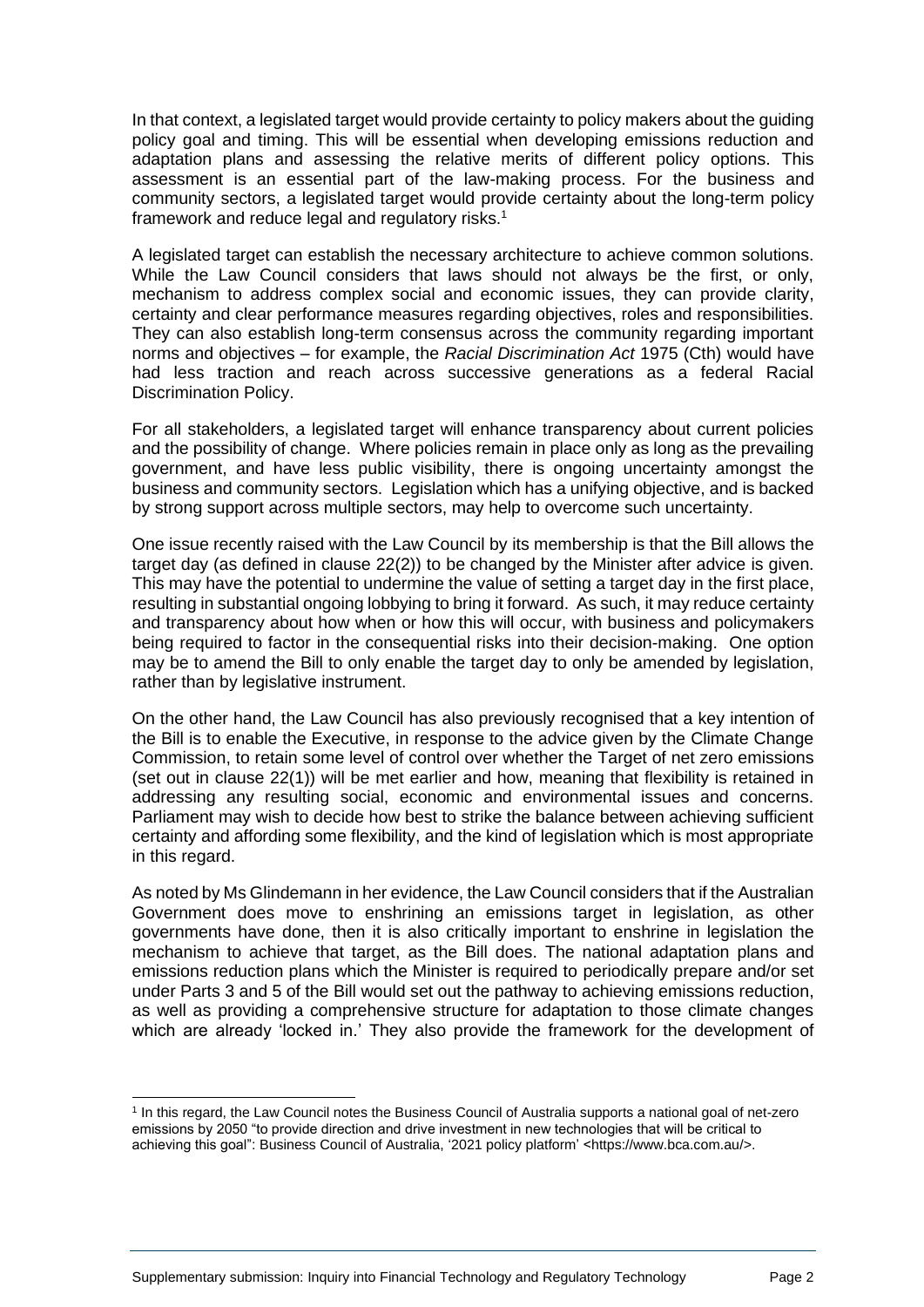cohesive Australian, State and Territory Government policy across different areas and improve certainty for all sectors of the community and the economy.

## **Concerns about administrative burden**

The Law Council understands the Committee's question about whether the Bills add a 'layer of an administrative burden' to refer to Part 3 of the Consequential Bill, which proposes a substantive amendment to the *Public Governance Performance and Accountability Act 2013* (Cth) (**Accountability Act**).<sup>2</sup>

Namely, the Consequential Bill inserts a new section 19A into the Accountability Act to require the accountable authority of a Commonwealth entity to consider the following when performing functions or duties or exercising powers:

*(a) the potential risks from, and impacts of, climate change relevant to the performance of the function or duty, or exercise of the power (which are further explained in subsection 19A(2)); and* 

*(b) the potential contribution to Australia's emissions of greenhouse gases or the potential contribution to the broader impacts associated with climate change from the performance of the function or duty or exercise of power.* 

The Law Council recognises that the need to consider these factors and to address the legal risks associated with failing to do so (including the risk of judicial review) may add to the administrative burden of those Commonwealth entities where such consideration does not already take place, perhaps less formally, as a matter of course.

The imposition of an additional administrative burden does not by itself render the proposed section unwarranted. However, the Law Council acknowledges that a broad range of people and entities is captured by the definitions for 'accountable authority'<sup>3</sup> and 'Commonwealth entity<sup>4</sup> under the Accountability Act. This means that the obligation proposed by the new section 19A will be expansive in application. For example, it will extend to the Director of the Australian Institute of Criminology when performing his or her functions relating to the conduct and publication of criminological research in Australia,<sup>5</sup> and to the Clerk of the Senate when performing his or her administrative functions for the Department of the Senate.<sup>6</sup>

In such cases, where the performance and/or exercise of any of the potential functions, duties and powers of an accountable authority for a Commonwealth entity bears no reasonably identifiable relation to actual or potential climate change risks or impacts, the

<sup>2</sup> Note, as the Law Council stated in its submission of 3 December 2020, the objects of the Accountability Act include to require the Commonwealth and Commonwealth entities 'to meet high standards of governance, performance and accountability" and "to provide meaningful information to the Parliament and the public': s 5.  $3$  An accountable authority is defined under s 12 of the Accountability Act by reference to the relevant Commonwealth entity, as follows: for a Department of State or Parliamentary Department, the Secretary of the relevant Department; for a listed entity, the person or group of persons prescribed by an Act or the [rules](http://www8.austlii.edu.au/cgi-bin/viewdoc/au/legis/cth/consol_act/pgpaaa2013432/s8.html#rules) to be the [accountable authority](http://www8.austlii.edu.au/cgi-bin/viewdoc/au/legis/cth/consol_act/pgpaaa2013432/s8.html#accountable_authority) of the entity; and for a body corporate, th[e governing body](http://www8.austlii.edu.au/cgi-bin/viewdoc/au/legis/cth/consol_act/pgpaaa2013432/s8.html#governing_body) of the entity, unless otherwise prescribed by an Act or the [rules](http://www8.austlii.edu.au/cgi-bin/viewdoc/au/legis/cth/consol_act/pgpaaa2013432/s8.html#rules).

<sup>4</sup> A Commonwealth entity is defined under s 10 of the Accountability Act as: (a) [a Department of State;](http://www8.austlii.edu.au/cgi-bin/viewdoc/au/legis/cth/consol_act/pgpaaa2013432/s8.html#department_of_state) or (b) [a Parliamentary Department;](http://www8.austlii.edu.au/cgi-bin/viewdoc/au/legis/cth/consol_act/pgpaaa2013432/s8.html#parliamentary_department) or (c) [a listed entity;](http://www8.austlii.edu.au/cgi-bin/viewdoc/au/legis/cth/consol_act/pgpaaa2013432/s8.html#listed_entity) or (d) a body corporate that is established by a law of the Commonwealth; or (e) a body corporate that: (i) is established under a law of the Commonwealth (other than [a Commonwealth company\)](http://www8.austlii.edu.au/cgi-bin/viewdoc/au/legis/cth/consol_act/pgpaaa2013432/s8.html#commonwealth_company); and (ii) is prescribed by an Act or the [rules](http://www8.austlii.edu.au/cgi-bin/viewdoc/au/legis/cth/consol_act/pgpaaa2013432/s8.html#rules) to be a [Commonwealth entity…](http://www8.austlii.edu.au/cgi-bin/viewdoc/au/legis/cth/consol_act/pgpaaa2013432/s8.html#commonwealth_entity) <sup>5</sup> See, *Criminology Research Act 1971* (Cth) ss 16, 35.

<sup>6</sup> See, *Parliamentary Service Act 1999* (Cth) s 54(1)(a); Parliament of Australia, 'Senate Brief No. 15 – The Clerk of the Senate and Other Senate Officers'

<sup>&</sup>lt;https://www.aph.gov.au/About\_Parliament/Senate/Powers\_practice\_n\_procedures/Senate\_Briefs/Brief15>.